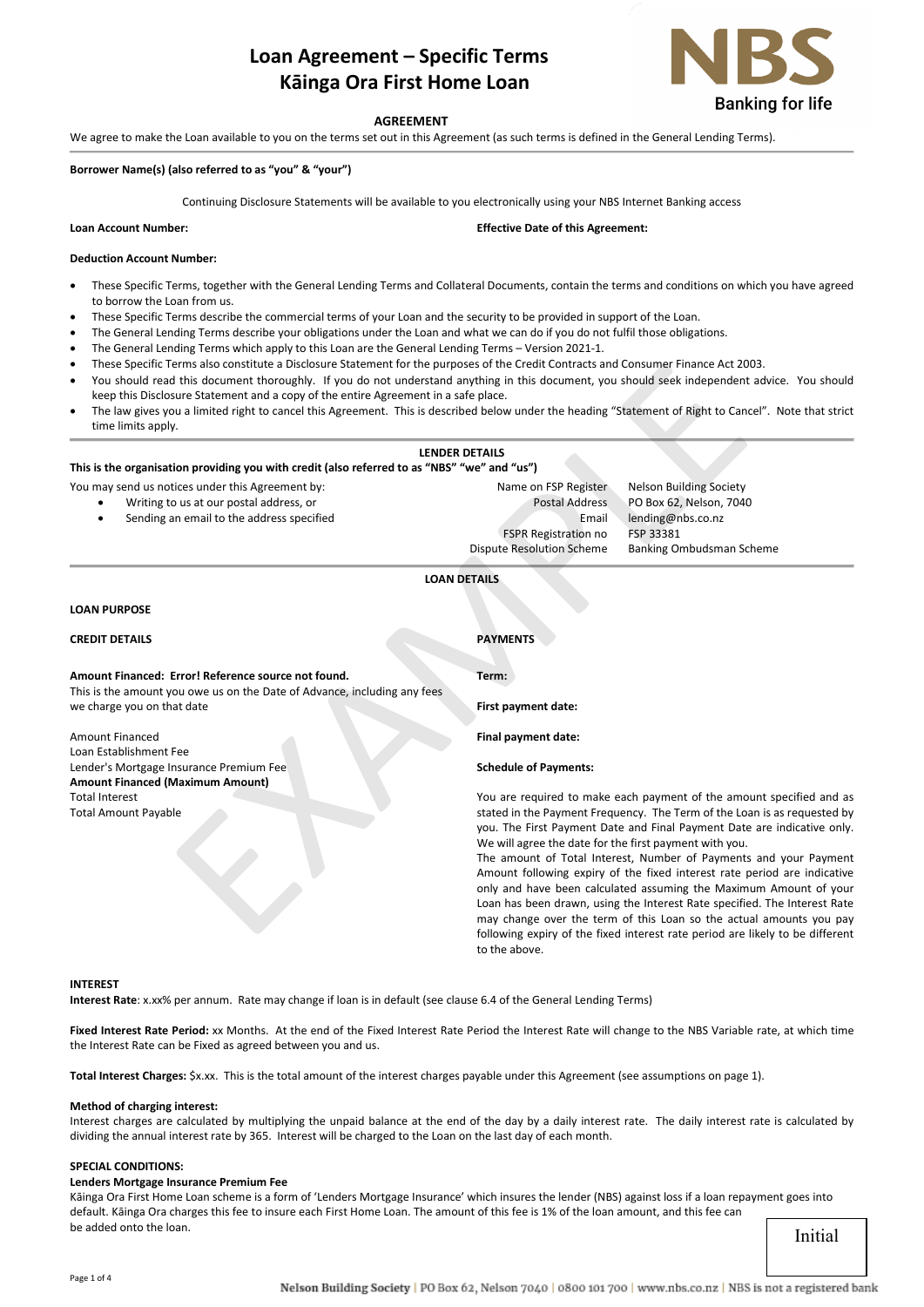## **SECURITIES**

The repayment of the Loan is secured over the property described below. The Terms which apply to the security interest are set out in Clause 7 of the Memorandum of Mortgage.

# **ACKNOWLEDGMENT**

By signing this document you, as a Borrower(s) or a Guarantor(s):

- 1. agree to be bound by this Agreement which is made up of these Specific Terms and the General Lending Terms.
- 2. consent to receiving disclosure of information about this Loan and other communications (including in relation to your membership) from us electronically; and we consent to receiving electronic messages from you.
- 3. acknowledge your obligations under this Agreement have been explained to you, and you understand those obligations.
- 4. acknowledge a copy of this Agreement was given to you before you signed below.
- 5. agree no representation, warranty or undertaking has been made by or on behalf of us in relation to the Loan that is not expressly set out in this Agreement and, you have not received or relied upon any advice given by or on behalf of us, when accepting this Loan.
- 6. acknowledge if the Loan is acquired for business purposes, the provisions of the Consumer Guarantees Act 1993 do not apply and you confirm that disclosure has been made to us if any Secured Property or part of the Secured Property used as Collateral for the Loan forms part of any Goods and Services Tax activity.
- 7. agree if the Borrower, Guarantor or Obligor is a Trust then we acknowledge that, for the purposes of Clause 10 of the General Lending Terms of the Loan, Clause 16 of the Guarantee and Indemnity and Clause 18 of Memorandum number 2007/4231, are independent trustees of the Trust

| Executed as a Deed by the parties named below                                                                                                                                                                                                                                                                                                                |                                                                                                                                                                                                                                                                                                                                                                                                                                                                                                                                                                                                                                                                                                                                                                                                                                                                                                                                                                                                                                                                                                                |
|--------------------------------------------------------------------------------------------------------------------------------------------------------------------------------------------------------------------------------------------------------------------------------------------------------------------------------------------------------------|----------------------------------------------------------------------------------------------------------------------------------------------------------------------------------------------------------------------------------------------------------------------------------------------------------------------------------------------------------------------------------------------------------------------------------------------------------------------------------------------------------------------------------------------------------------------------------------------------------------------------------------------------------------------------------------------------------------------------------------------------------------------------------------------------------------------------------------------------------------------------------------------------------------------------------------------------------------------------------------------------------------------------------------------------------------------------------------------------------------|
| <b>Signed Acceptance</b>                                                                                                                                                                                                                                                                                                                                     |                                                                                                                                                                                                                                                                                                                                                                                                                                                                                                                                                                                                                                                                                                                                                                                                                                                                                                                                                                                                                                                                                                                |
| <b>Signed by Borrower</b>                                                                                                                                                                                                                                                                                                                                    | <b>Signed by Borrower</b>                                                                                                                                                                                                                                                                                                                                                                                                                                                                                                                                                                                                                                                                                                                                                                                                                                                                                                                                                                                                                                                                                      |
|                                                                                                                                                                                                                                                                                                                                                              | Signature:                                                                                                                                                                                                                                                                                                                                                                                                                                                                                                                                                                                                                                                                                                                                                                                                                                                                                                                                                                                                                                                                                                     |
| Name:                                                                                                                                                                                                                                                                                                                                                        | Name:                                                                                                                                                                                                                                                                                                                                                                                                                                                                                                                                                                                                                                                                                                                                                                                                                                                                                                                                                                                                                                                                                                          |
| Date:                                                                                                                                                                                                                                                                                                                                                        | Date:                                                                                                                                                                                                                                                                                                                                                                                                                                                                                                                                                                                                                                                                                                                                                                                                                                                                                                                                                                                                                                                                                                          |
| <b>FEES AND CHARGES</b>                                                                                                                                                                                                                                                                                                                                      | <b>GENERAL INFORMATION</b>                                                                                                                                                                                                                                                                                                                                                                                                                                                                                                                                                                                                                                                                                                                                                                                                                                                                                                                                                                                                                                                                                     |
| out in this section, the Loan Details section and in the attached Fee Schedule.<br>The fees in the Loan Details section will be deducted from the Amount Financed on the Date of Advance.<br>The fees in the Fee Schedule may apply during the term of the Loan.<br>early repayment are disclosed below under the heading "Early Repayment Recovery Amount". | Information on the amounts of fees and charges payable under this Agreement and how and when those fees and charges may become payable are set<br>We may alter the amount of these fees and charges at any time (see Clause 5.3 of the General Lending Terms.) Administration costs and fees payable on                                                                                                                                                                                                                                                                                                                                                                                                                                                                                                                                                                                                                                                                                                                                                                                                        |
| WHAT COULD HAPPEN IF YOU FAIL TO MEET YOUR COMMITMENTS                                                                                                                                                                                                                                                                                                       |                                                                                                                                                                                                                                                                                                                                                                                                                                                                                                                                                                                                                                                                                                                                                                                                                                                                                                                                                                                                                                                                                                                |
| <b>Security interest</b><br>that no disabling devices will be fitted to any secured property.                                                                                                                                                                                                                                                                | We have a security interest in the property and the land described under the heading SECURITIES to secure performance of your obligations under this<br>Agreement and the payment of money payable under this Agreement. If we hold a security interest in personal property, we will register our interest on<br>the Personal Property Securities Register. If we hold a security interest in land, we will register a mortgage with Land Information New Zealand. The<br>security interest secures the repayment of all money you owe us and the performance of all of your obligations to us, under this Agreement and any<br>Collateral Document. The security interest gives us direct rights in the relevant property which we can exercise if you fail to meet your commitments<br>under this Agreement, including if you grant a security interest over the same property to another person. These rights include the right to repossess<br>and sell this property or land. If the proceeds of sale do not repay the Loan in full, you will remain liable to repay the outstanding balance. We confirm |
| Default interest and default fees<br>relevant event continues, you must pay Interest at the Default Rate and the Fees as specified below.                                                                                                                                                                                                                    | If an Event of Default occurs under Clause 13.2 (a) of the General Lending Terms, or if at any time the Maximum Amount is exceeded, and while the                                                                                                                                                                                                                                                                                                                                                                                                                                                                                                                                                                                                                                                                                                                                                                                                                                                                                                                                                              |

#### **FEES AND CHARGES**

#### **WHAT COULD HAPPEN IF YOU FAIL TO MEET YOUR COMMITMENTS**

#### **Security interest**

#### **Default interest and default fees**

If an Event of Default occurs under Clause 13.2 (a) of the General Lending Terms, or if at any time the Maximum Amount is exceeded, and while the relevant event continues, you must pay Interest at the Default Rate and the Fees as specified below.

## The Default Rate is **4.00% per annum above the annual interest rate**

A Default Administration Fee of **\$45.00 (plus Recovery Costs)** may be charged for any breach by you under this Agreement or if we enforce this Agreement.

## **EARLY REPAYMENT RECOVERY AMOUNT**

When choosing a fixed rate loan you need to know that if you:

- repay the loan early either in full or in part or
- switch to another fixed or variable interest rate

before the end of the Fixed Interest Rate Period (**Early Repayment**), you may be required to pay an Early Repayment Recovery amount to us.

Fixed rate loans are a contract between you and NBS. They give you certainty of your repayments and the interest you will be charged during the Fixed Interest Rate Period. In exchange, we receive certainty of income that will be received. If you repay some or all of your fixed rate loan early or switch to another fixed or variable rate before the end of your Fixed Interest Rate Period, we may lose income. The Early Repayment Recovery amount helps us recover an estimate of the likely loss of that income.

When calculating the loss, we use the calculation set out in the Credit Contracts and Consumer Finance Regulations 2004 (regulation 9 and 11).

The calculation is complex and takes into account:

the amount being repaid early;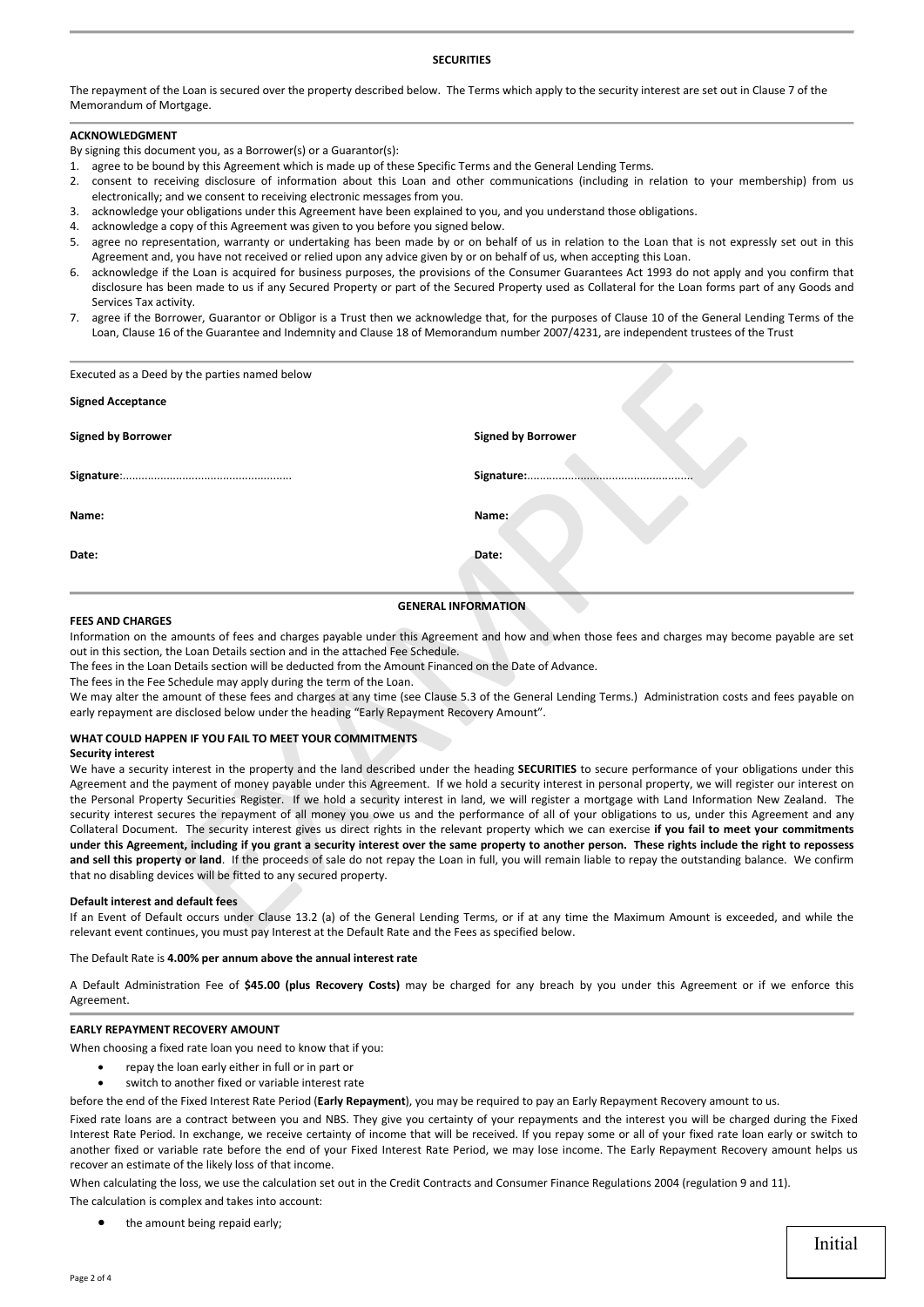- the time remaining in the Fixed Interest Rate Period;
- our current applicable fixed interest rates; and
- what your current regular payments are.

We calculate the Early Repayment Recovery amount by comparing:

- the interest that would have been payable on the relevant part of your loan for the time remaining in your Fixed Interest Rate Period; and
- the interest that would be payable if we relend the amount you intend to repay early, on the day of your repayment at the applicable prevailing interest rate.

The result of the calculation depends on the specific features and term of your loan.

We recommend you contact your branch for an estimate of your Early Repayment Recovery amount before you look to repay or restructure your fixed rate loan.

You may also have to pay a \$50.00 administrative fee relating to the Early Repayment (**Early Repayment Administration Fee**).

## **We may not always charge the Early Repayment Recovery Amount**

You can increase the amount of your regular payments, or you can make lump sum payments during your Fixed Interest Rate Period, without the Early Repayment Recovery amount being applied. However, you can only do this if your Early Repayment is not more than \$50,000.00 in each year of your Fixed Interest Rate Period. The year is calculated from the first day of your Fixed Interest Rate Period.

# **STATEMENT OF RIGHT TO CANCEL**

The Credit Contracts and Consumer Finance Act 2003 gives you a right for a short time after the terms of this Agreement have been disclosed to you to cancel this Agreement.

## **How to cancel**

If you want to cancel this Agreement you must give written notice to us that you intend to cancel this Agreement by:

- giving notice to us or one of our employees or agents; or
- posting the notice to us or one of our agents; or
- emailing the notice to our email address.

You must also return to us any advance and any other property received by you under this Agreement.

## **Time limits for cancellation**

If the disclosure documents are handed to you directly you must give notice that you intend to cancel within 5 working days after you receive the documents.

If the disclosure documents are sent to you by electronic means (for example, email) you must give notice that you intend to cancel within 7 working days after the electronic communication is sent.

If the documents are mailed to you, you must give the notice within 9 working days after they were posted.

Saturdays, Sundays and national public holidays are not counted as working days.

## **What you may have to pay if you cancel**

If you cancel this Agreement we can charge you:

- (a) The amount of any reasonable expenses we had to pay in connection with this Agreement and its cancellation (including legal fees and fees for credit reports, etc); and
- (b) Interest for the period from the day you received the Loan until the day you repay the Loan.

This statement only contains a summary of your rights and obligations in connection with the right to cancel. If there is anything about your rights or obligations under the Credit Contracts and Consumer Finance Act 2003 that you do not understand, if there is a dispute about your rights, or if you think that we are being unreasonable in any way, you should seek legal advice immediately. HTTO CANCEL<br>and Consumer Finance Act 2003 gives you a right for a short time after the terms of this Agreement have been<br>this Agreement you must give written notice to us that you intend to cancel this Agreement by:<br>the th

## **STATEMENT OF RIGHT TO MAKE HARDSHIP APPLICATION**

If you are unable reasonably to keep up your payments or other obligations because of illness, injury, loss of employment, the end of a relationship, or other unforeseen cause, you may be able to apply to us for a hardship variation.

To apply for a hardship variation, you need to:

- (a) make an application in writing; and
- (b) explain your reason(s) for the application; and
- (c) request one of the following:
	- an extension to the term of this Agreement (which will reduce the amount of each payment due under this Agreement); or
		- a postponement of the dates on which payments are due under this Agreement (specify the period for which you want this to apply); or
	- both of the above; and
- (d) give the application to us.

Do this as soon as possible. If you leave it for too long, we may not have to consider your application.

Application must be made before you (the Borrower) have:

- been in default for two months or more:
- been in default for two weeks or more after receiving a repossession warning notice or Property Law Act notice, or
- failed to make four or more consecutive loan repayments on their due date.

## **CONTINUING DISCLOSURE**

We may be required to provide you with regular disclosure statements. The statements will give you information about your account. If we are required to provide you with regular statements, those statements will be provided six monthly or at least every 45 working days if your Loan is a Revolving Credit Loan (or at such other times required under the Credit Contracts and Consumer Finance Act 2003).

If you do not have Internet Banking service with us, we will forward your statements to your email address.